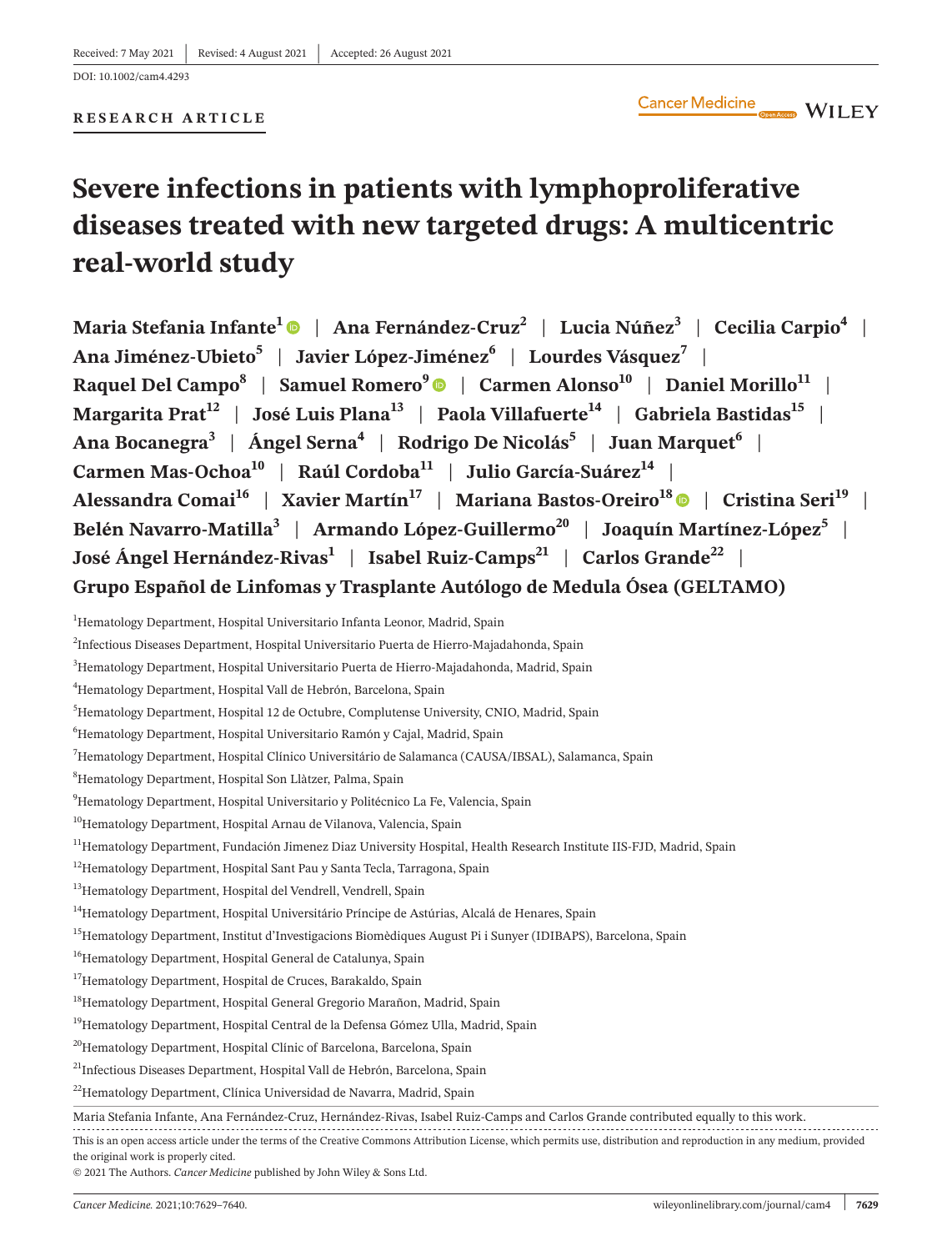#### **Correspondence**

Infante, Maria Stefania, Hematology Department, Universitary Hospital Infanta Leonor, Gran Vía del Este 80, 28031 Madrid, Spain. Email: [mariastefania.infante@salud.](mailto:mariastefania.infante@salud.madrid.org) [madrid.org](mailto:mariastefania.infante@salud.madrid.org)

#### **Abstract**

**Background:** Lymphoid neoplasms treatment has recently been renewed to increase antitumor efficacy and conventional chemotherapies toxicities. Limited data have been published about the infection risk associated with these new drugs, therefore this study analyzes the infectious complications in patients with lymphoproliferative diseases (LPD) treated with monoclonal antibodies (obinutuzumab, ofatumumab, brentuximab, nivolumab, or pembrolizumab), BTK inhibitors (ibrutinib and acalabrutinib), PI3K inhibitors (idelalisib) and BCL2 inhibitors (venetoclax).

**Methods:** Multicenter retrospective study of 458 LPD patients treated with targeted therapies in real-life setting, in 18 Spanish institutions, from the time of their commercial availability to August 2020.

**Results:** Severe infections incidence was 23% during 17-month median followup; cumulative incidence was higher in the first 3–6 months of targeted drug treatment and then decreased. The most frequent etiology was bacterial (54%). Nine (6%)Invasive fungal infections(IFI) were observed, in its majority in chronic lymphocytic leukemia (CLL) patients treated predominantly with ibrutinib. Significant risk factors for severe infection were: severe lymphopenia ( $p = 0.009$ , OR 4.7, range 1.3–1.7), combined targeted treatment vs single agent treatment (*p* = 0.014 OR 2.2 range 1.1–4.2) and previous rituximab (*p* = 0.03 OR 1.8, range 1.05–3.3). Infection-related mortality was 6%. In 22% of patients with severe infections, definitive discontinuation of the targeted drug was observed.

**Conclusion:** A high proportion of patients presented severe infections during follow-up, with non-negligible attributable mortality, but infection incidence is not superior to the one observed during the chemotherapy era. In selected cases with specific risk factors for infection, antimicrobial prophylaxis should be considered.

#### **KEYWORDS**

infectious diseases, infectious risk, lymphoproliferative disease, prophylaxis, targeted drugs

# **1** | **INTRODUCTION**

In recent years, there has been a renewal of therapeutic tools in the treatment of lymphoid neoplasms with the appearance of different targeted drugs, among others, against B-cell receptor or lymphocytic expression antigens signalization way. The increasing use of targeted therapies<sup>1</sup> aims to increase antitumor efficacy beyond that of conventional chemotherapies, in addition to avoiding the latter's toxicity, which adds to the intrinsic immunological dysfunction of the disease itself. $2,3$ 

Ibrutinib's main target is Bruton's tyrosine kinase (BTK), a non-receptor tyrosine kinase from the Tec family that has a critical role in B-cell proliferation. Ibrutinib not only inhibits BTK potently and irreversibly, but it also inhibits other related Tec family kinases, and off-target inhibition

appears to contribute to specific ibrutinib toxicities. $4,5$  It also regulates other cells of the immune system, such as receptor-mediated phagocytosis of *Candida albicans*6,7 in macrophages.A"netstateof immunosuppression"hasbeen proposed, which includesfactors affecting the adaptive and innate immune system, disease-related factors, aging, comorbidities, immunosuppressive drugs, and possibly a genetic predisposition as contributing to ibrutinib-associated IFI.8 Cases of invasive fungal infections (IFI) including brain aspergillosis,9,10 *Pneumocystis jirovecii* pneumonia (PJP), or cryptococcosis $11,12$  have been described in patients during the first months of ibrutinib treatment<sup>3,8</sup>: the latest findings describe an immunomodulatory effect of ibrutinib that rapidly impair innate immune cell functions, while concomitantly restoring an effective and protective adaptive immune response to fungal infection.<sup>13</sup>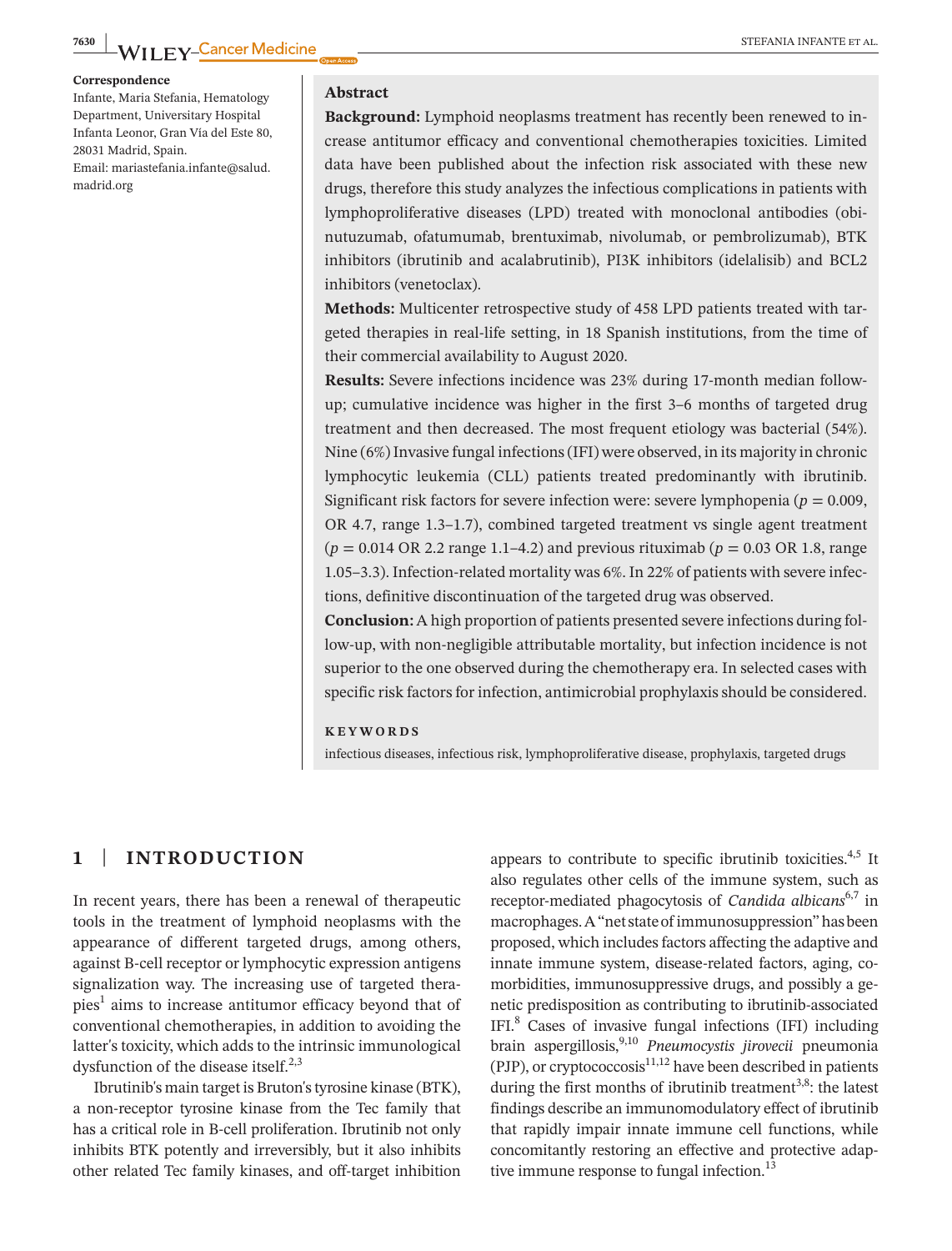In addition, other opportunistic infections such as miliary tuberculosis<sup>14</sup> (TBC), disseminated herpes zoster<sup>15</sup> (HZV), and hepatitis B reactivation<sup>16</sup> (HBV) have been reported.

Acalabrutinib is a second-generation BTK inhibitor that, unlike ibrutinib, has no activity on ITK (Interleukin-2-Inductible-T-cell kinase) or other kinases. Consequently, its administration could potentially reduce the risk of side effects and toxicities<sup>17</sup>: a phase 2 study of 124 patients with refractory or relapsed (R/R) mantle cell lymphoma (MCL) describes 55% of infections, with 5% pneumonias, 1 PJP, and 1 cytomegalovirus CMV reactivation.<sup>18</sup> Idelalisib is an oral inhibitor of PI3K. Inhibition of PI3K could alter the function of regulatory  $CD4 + T$  lymphocytes, which, in addition to accounting for the immune-mediated toxicities of the drug (colitis and hepatitis), $19$  appears to be involved in the response to infections. In a study of relapsed CLL, idelalisib showed 7.4% incidence of death due to fungal infection like PJP or CMV reactivation<sup>20</sup> (vs  $3.5\%$  of the alternative branch).

Venetoclax is a BCL2 inhibitor that, despite an incidence of severe infections of 17% and grade 4 neutropenia in 41% of the patients in a stage I trial in  $R/R$  CLL,<sup>21</sup> does not show a higher incidence of IFI or CMV reactivation.<sup>22</sup>

Among monoclonal antibodies used in the treatment of lymphoid malignancies, nivolumab and pembrolizumab are PD1-inhibitors. In melanoma studies, infection risk is associated with corticosteroids and anti-TNF treatment used to manage their immune-mediated toxicities (pneumonitis, colitis, hepatitis etc.); there is still little published data on their use in lymphoid neoplasms.<sup>23,24</sup> Conjugated monoclonal antibody brentuximab vedotin is associated with an increased risk of neutropenia and VZV and HSV infections (1%–10% incidence) are described as a common effect.<sup>25</sup> Cases of progressive multifocal leukoencephalopathy (PML) have been described in patients treated with brentuximab.26 The Gallium trial has shown that the substitution of rituximab by obinutuzumab anti-CD20 type II antibody in association with immunochemotherapy in the treatment of first line FL improves progression-free survival. The incidence of infections in the obinutuzumab branch was slightly higher than in the rituximab branch  $(77.3\% \text{ vs. } 70\%).^{27}$ 

Treatment with the new molecules is becoming increasingly common in routine clinical practice, but infection incidence while receiving targeted therapies is extrapolated generally from clinical trials<sup>28</sup> and real-world data are lacking. Most existing studies are focused on risk of opportunistic infections in patients treated with ibrutinib.<sup>29</sup> There are no clear recommendations regarding antiinfective prophylaxis in these patients.

The aim of the present study is, in a real-world setting, to describe the infectious complications in patients with indolent or aggressive LPD treated with targeted drugs in routine clinical practice, to identify additional factors of infectious risk in these patients and to propose, according to the infectious risk, which patients would benefit from close monitoring and targeted anti-infective prophylaxis.

# **2** | **METHODS**

The electronic medical records of all patients ≥18 years of age diagnosed with lymphoid cancer (including CLL, NHL, and HL), who were treated with new drugs, either as monotherapy or in combination with other drugs, were reviewed since their use was available in clinical practice from March 2011 to August 2020, in 19 Spanish academic and general hospitals.

Patient demographics, type of underlying cancer, new drug exposure and treatment duration, prior and concurrent cancer treatments, as well as clinical outcomes were collected. The following potential risk factors for infection were recorded: diabetes, liver disease, previous cancer, previous HSCT, heavily pretreated hemopathy (>3 prior lines of treatment), previous exposure to fludarabine, rituximab, bendamustine or alemtuzumab, aggressive vs. indolent LPD, combined vs single treatment, use of adjunctive corticosteroids, receipt of antimicrobial prophylaxis, presence of neutropenia or lymphopenia at any time during therapy.

Receipt of corticosteroids was defined as receipt of an average daily dose equivalent to ≥20 mg of prednisone at any time from initiation of new drug treatment to its discontinuation. Neutropenia was defined as an absolute neutrophil count  $\leq 1.5 \times 10^9/L$  (<500/ $\mu$ l severe) and lymphopenia as an absolute lymphocyte count  $\leq 1.8 \times 10^9$ /L  $\left(\frac{800}{\mu}\right)$  severe) at any time during the course of therapy.

Infections were identified by reviewing patient medical record, laboratory data, imaging studies and histopathological or cytology results when available. For cases with microbiological and/or radiological findings suggestive of infection, we further reviewed the clinical chart to confirm the presence of associated symptoms to exclude mere colonization and ascertain clinical outcomes. The source of infection was classified according to clinical and microbiological criteria following the Centers for Disease Control (CDC) guidelines.<sup>30</sup> Severe infection was defined as an infection that required hospitalization and/ or parenteral antimicrobial therapy that occurred at any time from initiation of the new drug until 30 days after its discontinuation. IFIs were defined as per the revised 2008 European Organization for Research and Treatment of Cancer/Invasive Fungal Infections Cooperative Group guidelines. $^{27}$  The cause of death was determined by consensus agreement among the investigators.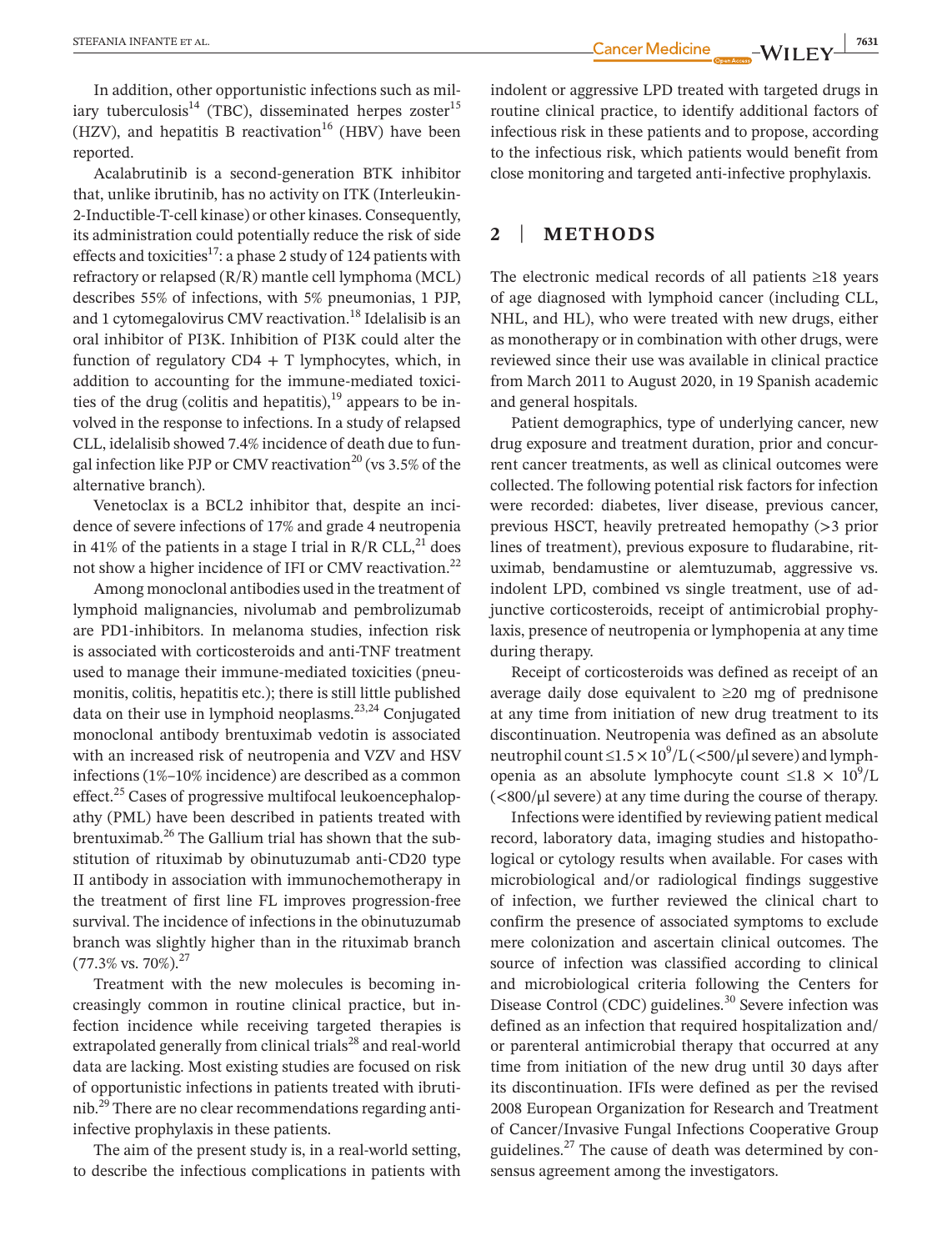### **2.1** | **DATA ANALYSIS**

Data were processed using REDCap (Research Electronic Data Capture) tools hosted at GELTAMO offices. Cases with and without severe infection were compared regarding baseline characteristics and targeted treatment exposure. Quantitative variables were expressed as means (standard deviation) or as medians with interquartile range (IQR), as appropriate; qualitative variables were expressed as frequency and percentage. Continuous variables were compared using the *t*-test, and categorical variables were compared using the  $\chi^2$  test or Fisher exact test when the  $\chi^2$  test was not appropriate. In addition, infection incidence per 1000 person-year was computed to incorporate the multiple severe infections per patient. Adjusted odds ratios (ORs) were calculated using logistic regression analysis to compare cases and controls. Multivariable stepwise logistic regression analysis was performed including variables with a *p*-value <0.05 in the univariate analysis. All statistical analyses were performed using IBM SPSS Statistics for Windows, version 22 (IBM Corp.). The study and the case report form were approved by the local institutional review board and ethics committee (Institutional Review Board of University Hospital Gregorio Marañón, Madrid, Spain, GEL-IBR-2018–02).

#### **3** | **RESULTS**

A total of 462 patients with LPD received targeted drugs during the study period: 4 patients were excluded for missing data during the follow-up; among the 458 remaining patients, median follow-up was 17 months (range 1–103), the longest follow-up corresponding to CLL patients (24 months, range 1–98) and the shortest to Diffuse Large B-cell Lymphoma (DLBCL) (5 months, range 0–25).

# **3.1** | **Characteristics of the cohort**

Patient baseline characteristics are shown in Table 1. The most frequent underlying cancer was CLL in 219 patients (48%). Only 64 patients (12%) had previously undergone autologous hematopoietic stem cell transplantation (auto-HSCT) and 10 (2%) allogeneic hematopoietic stem cell transplantation (allo-HSCT). Up to 16% of cases had either neutropenia (severe in 34.7% of them) or lymphopenia, which were receiving corticosteroid treatment at the beginning of the targeted therapy; and immunoglobulin deficiency was present in 26% of cases.

# **3.2** | **Targeted therapy and prophylaxis**

Median exposure to targeted drug was 8 months (range 1–72). The most frequently administered drug in monotherapy was ibrutinib in 263 (58%) patients, brentuximab in 40 (9%), and idelalisib in 26 (6%) patients, with the most frequent drug administered in combination being brentuximab (37 patients, 8%), mostly with bendamustine. The median number of prior treatment regimens was 2 (range, 1–9), while 42% of patients underwent 3 or more lines of treatment before targeted therapy. The most common prior therapy was rituximab in 244 patients (53%) (see Table 1 for other previous therapy lines and details of targeted drugs treatment).

PJP prophylaxis was administered to 267 patients (58%), due to different reasons (heavily pretreated patients, current steroid treatment, and/or aggressive lymphoma). Antibacterial prophylaxis was almost absent (only 9 patients were treated with levofloxacin). Two-hundred and two patients received acyclovir (44%) and 48 (10%) valacyclovir as antiviral prophylaxis. HBV prophylaxis was used in 2 patients (1 tenofovir, 1 lamivudine). Two patients were under treatment with isoniazid for latent TBC and one patient received isavuconazole as secondary antifungal prophylaxis for a previous IFI.

# **3.3** | **Characteristics of episodes of severe infection**

# 3.3.1 | Incidence

One-hundred forty-seven severe infections developed in 105 patients (23%) during follow-up. Twenty-six infectious episodes developed in 20/115 patients treated with targeted drugs in first line (23%).

The infection incidence was higher in the first 3–6 months of targeted drug treatment (1.09 and 0.89, respectively, per 1000 person-day) and it decreased from 0.55 infections per 1000 person-day during the first year of targeted therapy to 0.08 infections per 1000 person-day during the second and the incidence continued to decrease over time (Figure 1). Focusing on the type of targeted drug, ibrutinib presented the highest CI of severe infections during the first year of treatment (0.27 per 1000 person-day), followed by idelalisib (0.19 per 1000 person-day) and brentuximab (0.02 per 1000 person-day). All types of drugs maintained a decreasing trend of infection over time, with a higher incidence during the first 6 months of treatment. Of 290 patients under ibrutinib treatment, 71 developed severe infection (24%); 17 out of 77 (22%) taking brentuximab (76% in combination); 9 out of 37 (33%) receiving idelalisib (55% in combination); 7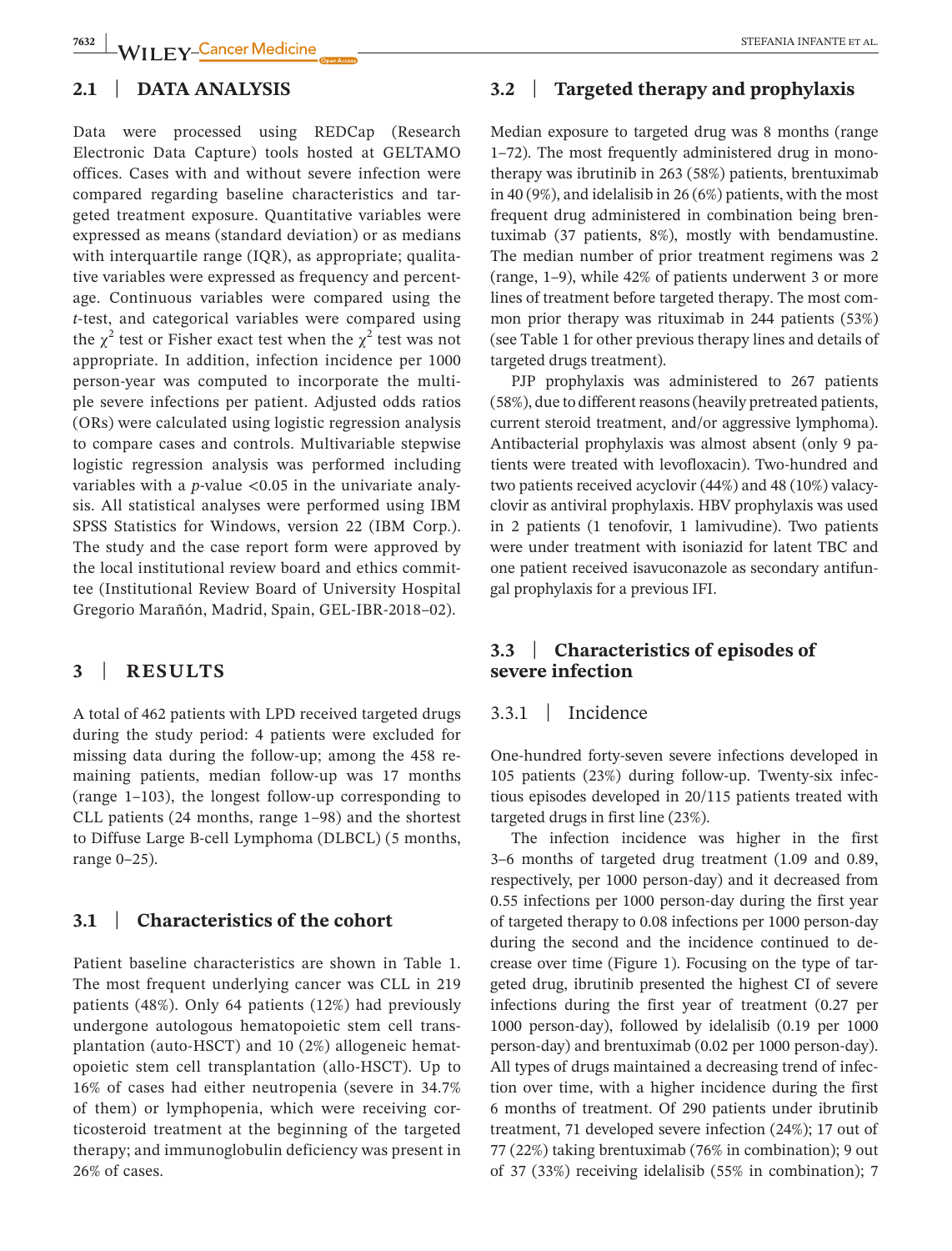|  | -Cancer Medicine |  |  |  |
|--|------------------|--|--|--|
|  |                  |  |  |  |
|  |                  |  |  |  |

| <b>TABLE 1</b> Characteristics of the cohort |                     |                     |
|----------------------------------------------|---------------------|---------------------|
| Characteristics                              | $N = 458$           |                     |
| Age, median (range)                          | $64(16-91)$         |                     |
| Women; $n$ $(\%)$                            | 167 (36%)           |                     |
| Prior treatments, median (range)             | $2(0-9)$            |                     |
| Malignancy type                              | $\cal N$            | $\%$                |
| Chronic lymphocytic leukemia                 | 219                 | 48                  |
| Mantle cell lymphoma                         | 54                  | 12                  |
| Diffuse large B-cell lymphoma                | 33                  | $\overline{7}$      |
| Follicular lymphoma                          | 34                  | $\overline{7}$      |
| Waldenström's macroglobulinemia              | 38                  | 8                   |
| Hodgkin lymphoma                             | 59                  | 13                  |
| T lymphoma                                   | 21                  | 4.5                 |
| Medical comorbidities                        | $\cal N$            | $\%$                |
| Hypertension                                 | 29                  | 6                   |
| Diabetes                                     | 49                  | 11                  |
| Chronic kidney disease                       | 19                  | 4.5                 |
| Pulmonary disease                            | 21                  | $\overline{4}$      |
| Autoimmune disease                           | 15                  | 3                   |
| Liver disease                                | 14                  | 3                   |
| Solid organ transplant                       | $\overline{2}$      | $0.5\,$             |
| Previous malignancy                          | 42                  | 9                   |
| Antimicrobial prophylaxis                    | $\cal N$            | $\%$                |
| Viral                                        | 250                 | 54                  |
| Acyclovir                                    | 202                 | 44                  |
| Valacyclovir                                 | 48                  | 10                  |
| None                                         | 130                 | 28                  |
| Pneumocystis jirovecii pneumonia prophylaxis | 267                 | 58                  |
| Cotrimoxazole                                | 243                 | 53                  |
| Pentamidine                                  | 24                  | 5                   |
| None                                         | 222                 | 48                  |
| Antibacterial prophylaxys                    | $\cal N$            | $\%$                |
| Quinolones                                   | 9                   | $\overline{c}$      |
| None                                         | 449                 | 98                  |
| Previous hematological treatment             | $\cal N$            | $\%$                |
| Rituximab                                    | 244                 | 53                  |
| Bendamustine                                 | 109                 | 24                  |
| Fludarabine based                            | 66                  | 14                  |
| CHOP                                         | 121                 | 26                  |
| Alemtuzumab                                  | $\mathfrak{Z}$      | 0.6                 |
| Corticosteroids                              | 76                  | 16                  |
| Previous stem cell transplantation           | 71                  | 15                  |
| Target drug                                  | Monotherapy $N(\%)$ | Combination $N(\%)$ |
| Ibrutinib                                    | 263(58)             | 27(6)               |
| Brentuximab                                  | 40(9)               | 37(8)               |
| Idelalisib                                   | 26(6)               | 11(2.5)             |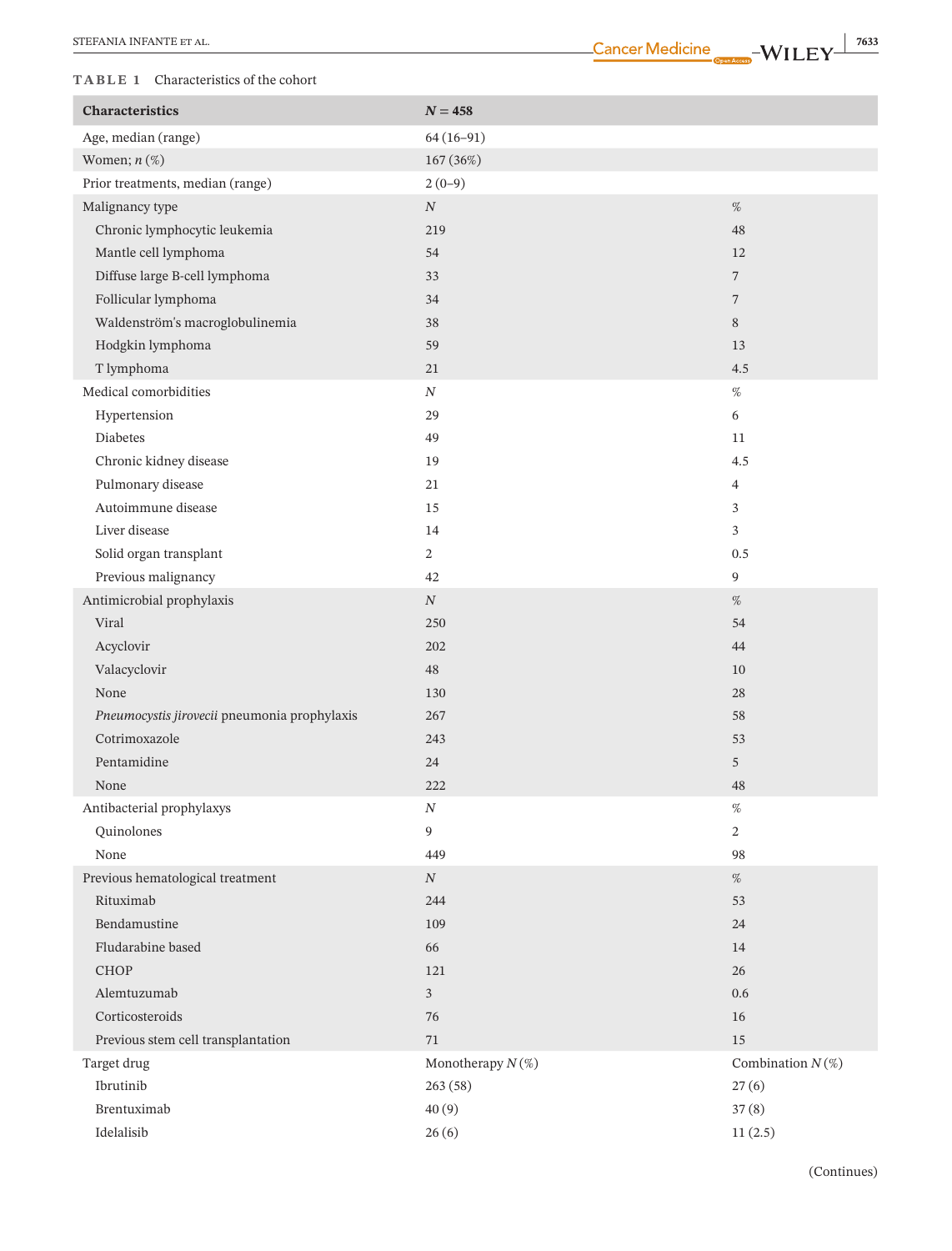| $\frac{7634}{2}$<br>LWILEY-Cancer Medicine | <b>Open Access</b> | STEFANIA INFANTE ET AL. |
|--------------------------------------------|--------------------|-------------------------|
| TABLE 1<br>(Continued)                     |                    |                         |
| <b>Characteristics</b>                     | $N = 458$          |                         |
| Obinutuzumab                               | $\overline{0}$     | 31(6.7)                 |
| Nivolumab                                  | 8(2)               | 7(1.5)                  |
| Ofatumumab                                 | $\mathbf{0}$       | 3(1)                    |
| Acalabrutinib                              | 2(0.5)             | $\mathbf{0}$            |
| Venetoclax                                 | 1(0.2)             | 1(0.2)                  |
| Pembrolizumab                              | 1(0.2)             | $\mathbf{0}$            |

CHOP, Cyclophosphamide, Doxorubicin, Vincristine, Prednisone.



#### **FIGURE 1** Cumulative incidence of severe infections

out of 31 (22%) taking obinutuzumab combinations and 1/1 under venetoclax.

# 3.3.2 | Type of infection

Among 147 infectious episodes of our series, the most frequent were bacterial infections (79 episodes, 54%) and the most commonly identified bacterial pathogens were *E*. *coli* and *S*. *aureus*.

Among the 38 episodes caused by identified Gramnegative bacteria, only 3/29 (10%) were extended-spectrum beta-lactamase producers (ESBL). This information was not available for the remaining 9 episodes. Documented infection sources were mainly pulmonary and urinary; 6 bloodstream and 5 catheter-related infections were detected. We observed one case of atypical mycobacterial infection. Ibrutinib and brentuximab were the most involved targeted drugs and CLL was the most frequent malignancy. Infections resolved in 77% of cases (Table 2).

Viral infections represented 19% of total episodes (28/147). Respiratory viruses (including 11 SARS-CoV-2 pneumonia, diagnosed during the 17 months of follow-up of our series) produced most of the episodes. One case of hepatitis B, 4 CMV, 3 HSV, and 1 EBV reactivations were identified and no primary infection was observed. Again, the most commonly involved targeted drugs were ibrutinib (57%) and brentuximab (25%).

Regarding fungal infections, 9 (6%) episodes were recorded, including 8 proved or probable invasive aspergillosis (IA) and 1 *C*. *albicans* bloodstream infection (Table 3). All but one IFI were identified in indolent LPD patients receiving ibrutinib treatment, while the remaining one was reported in a CLL patient under idelalisib; incidence of IFI in ibrutinib patients was 3.3% with a median exposure to targeted drug of 6.2 months (range 2.7–33.1). Median number of prior lines of treatment in this cohort was 2 (range 1–5). *Aspergillus* spp. was the fungus most frequently isolated. Of note, there were no cases of PJP pneumonia in our series.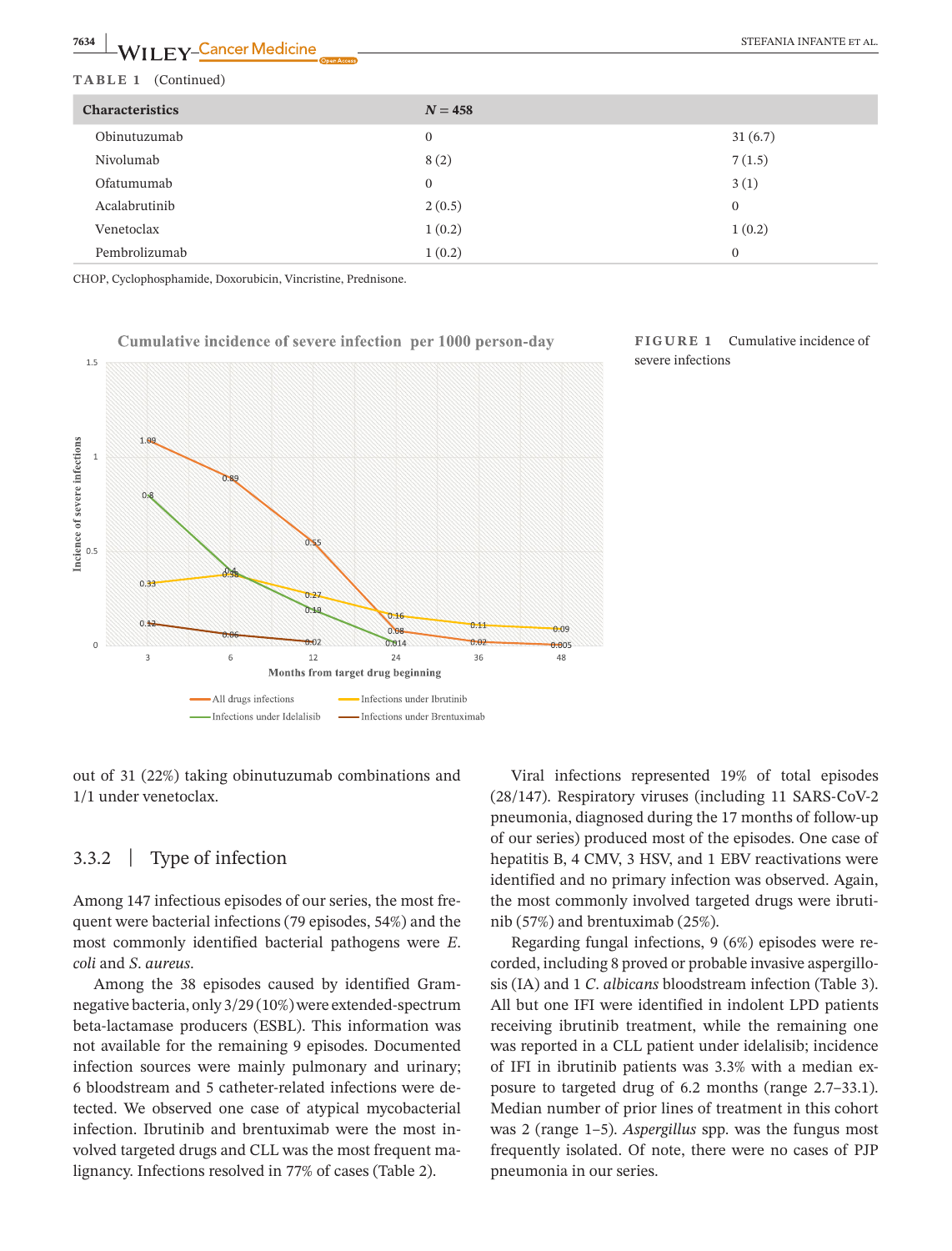**TABLE 2** Severe bacterial infections characteristics

| Bacterial severe infections (79) | $N(\%)$ |
|----------------------------------|---------|
| Clinical presentation            |         |
| Fever                            | 34(43)  |
| Respiratory symptoms             | 35(44)  |
| Abdominal symptoms               | 9(11)   |
| Urinary symptoms                 | 12(15)  |
| Neurological symptoms            | 3(3)    |
| Celulitis                        | 4(5)    |
| Sepsis                           | 9(11)   |
| Organ involvement                |         |
| Pulmonary                        | 36(45)  |
| Abdominal/urinary                | 23 (29) |
| Bloodstream                      | 6(7.5)  |
| Skin                             | 4(5)    |
| Catheter related                 | 5(6)    |
| Septic embolism                  | 2(2.5)  |
| <b>CNS</b>                       | 3(3)    |
| Type of bacteria                 |         |
| Staphylococcus aureus            | 16(20)  |
| Escherichia coli                 | 16(20)  |
| Coninfections                    | 6(7.5)  |
| Klebsiella pneumoniae            | 9(11)   |
| Pseudomonas aeruginosa           | 8(10)   |
| Clostridioides difficile         | 3(3)    |
| <i>Enterococcus</i> spp          | 5(6)    |
| Haemophilus influenzae           | 3(3)    |
| Listeria moncytogenes            | 2(2.5)  |
| Streptococcus spp                | 3(3)    |
| Staphylococcus lugdensis         | 2(2.5)  |
| Coxiella burnetti                | 1(1)    |
| Proteus mirabilis                | 1(1)    |
| NTM Mycobacteria                 | 1(1)    |
| Bacilus cereus                   | 1(1)    |
| Target drug                      |         |
| <b>Ibrutinib</b>                 | 51(64)  |
| Brentuximab                      | 13(16)  |
| Idelalisib                       | 8(10)   |
| Obinutuzumab                     | 5(6)    |
| Venetoclax                       | 1(1)    |
| Acalabrutinib                    | 1(1)    |
| Underlying malignancies          |         |
| Chronic lymphocytic leukemia     | 35(44)  |
| Mantle cell lymphoma             | 12(15)  |
| Follicular lymphoma              | 8(10)   |
| Hodgkin lymphoma                 | 7(8)    |
|                                  |         |

(Continues)

**EXTERANIA INFANTE ET AL.** THE TAL. THE STEP AND THE STEP AND THE STEP AND THE STEP AND THE STEP AND THE STEP AND THE STEP AND THE STEP AND THE STEP AND THE STEP AND THE STEP AND THE STEP AND THE STEP AND THE STEP AND THE **Bacterial severe infections (79)** *N* **(%)** Diffuse large B-cell lymphoma 9 (11)  $T$  lymphoma  $4(5)$ Waldenström's macroglobulinemia  $4(5)$ Outcome Resolved 61 (77) Dead due to infection 18 (23) **TABLE 2** (Continued)

> We described 32 (22%) clinically diagnosed infections without microbiological identification. Among them, the most common presentations were pneumonia and febrile neutropenia. There were 6 polymicrobial severe infections in our series: 5 abdominal sepsis or severe infections caused by *Enterococcus faecium* or *C*. *difficile* in association with other pathogens, 1 patient with coexistence of CMV and *Herpes simplex* reactivation; in all these cases, patients had received 3 or more lines of previous treatment, including bendamustine; moreover, 3 of the 4 patients were treated with corticosteroids  $(>=1mg/kg or more)$ .

#### 3.3.3 | Management

In 114/147 (77%) infections, targeted treatment was temporarily discontinued, while only in 33/147 (22%) discontinuation was permanent. Specifically, in patients with IFI (8), the targeted drug was discontinued temporarily or indefinitely in almost all cases to avoid possible interactions between targeted therapy and antifungal therapy. In patients with SARS-CoV-19 pneumonia under ibrutinib treatment (8/11), BTK inhibitor was maintained in 6 patients.

# 3.3.4 | Outcome

Only 10 patients (9.5%) developed 3 or more new episodes of severe infections. Twenty patients (19.5%) developed more than one severe infections, of which 2 where reinfections (*S*. *aureus* and *P*. *aeruginosa* lung infections) in two patients heavily pretreated (2 prior lines of therapy and 2 auto-HSCT).

A total of 29 patients (6%) died due to the infection; these were mostly cases of bacterial infections (62%) with *S*. *aureus*, *E*. *coli* and *P*. *aeruginosa* as the most frequent pathogens. Median time from the beginning of the new drug to death was 7 months (range 0–54); lymphoid cancer was in progression in 19 patients (58%) who died. Two deaths occurred among patients with IFI, only one was attributable to IFI (Table 3).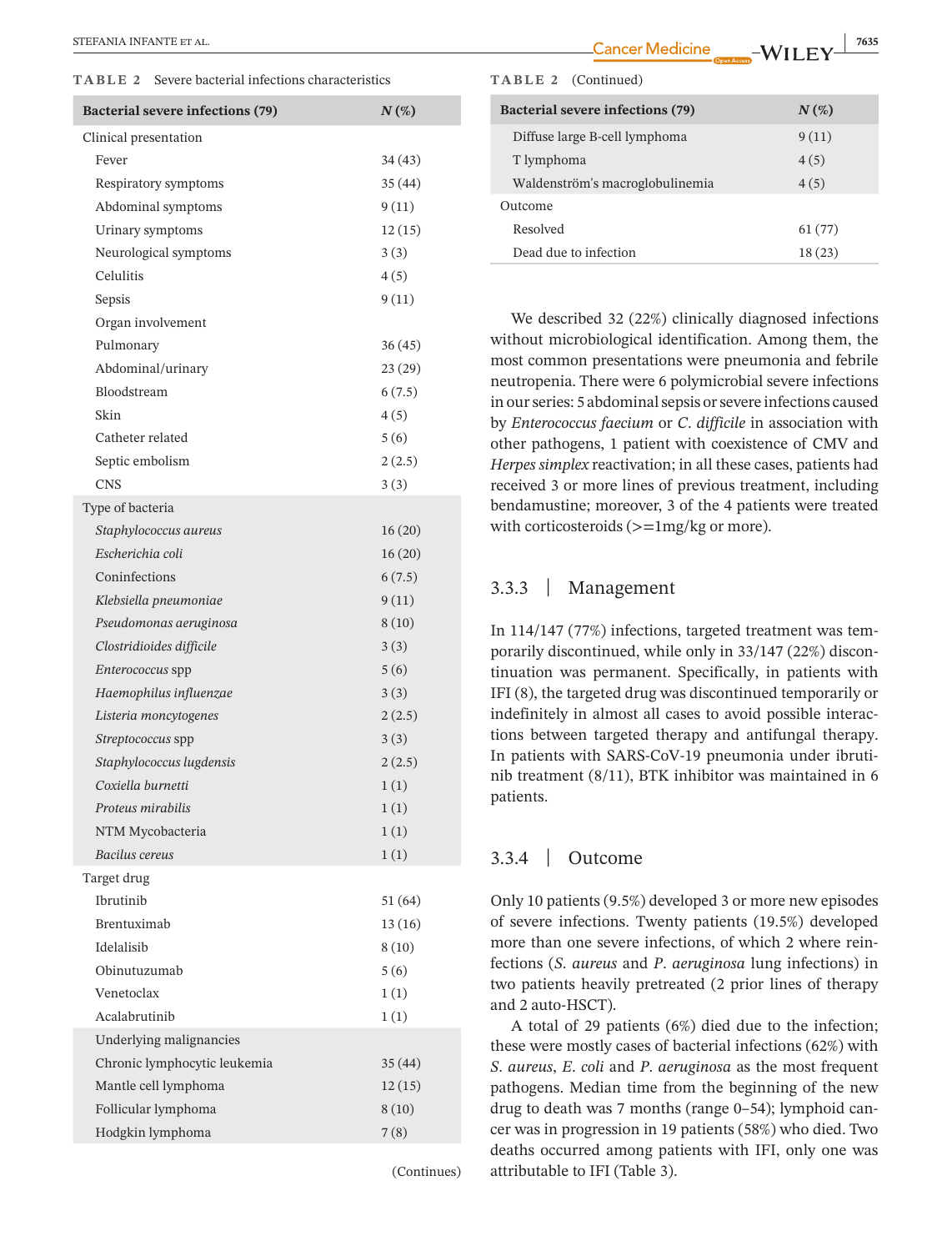| ł                                         |
|-------------------------------------------|
| l<br>֚<br>ı<br>ı<br>I                     |
| ۱<br>$\ddot{\phantom{0}}$<br>í<br>ł<br>١  |
| l<br>I<br>i<br>I<br>۱<br>l<br>j<br>֚<br>i |
| 7<br>$\epsilon$<br>۷                      |
|                                           |
| ۹<br>F<br>⊣                               |

|               | TABLE 3 Characteristics of patients with IFI |            |                                                                                   |                         |                     |                |                                      |                |                    |       |
|---------------|----------------------------------------------|------------|-----------------------------------------------------------------------------------|-------------------------|---------------------|----------------|--------------------------------------|----------------|--------------------|-------|
| Case          | malignancy<br>Age, sex                       | Drug       | Days of exposure to the drug<br>prior to infection                                | previous<br>lines<br>Ż. | Use of<br><b>UB</b> | Location       | Method of diagnosis                  | criteria<br>EI | suspension<br>Drug | Alive |
|               | 63, M, CLL                                   | Ibrutinib  | 276                                                                               | $\mathcal{L}$           | Z                   | Lung           | $\mathbb{A}^{\mathsf{A}}$            | Probable       | Temporary          |       |
| $\mathcal{C}$ | 65, F, CLL                                   | Ibrutinib  | 994                                                                               | 3                       | Z                   | Lung           | A. fumigatus serum<br><b>GM</b>      | Proven         | Indefinite         |       |
|               | 58,M, MCL                                    | Ibrutinib  | 88                                                                                |                         |                     | Lung+eye       | $\mathbb{A}^{\mathsf{A}}$            | Probable       | Indefinite         |       |
|               | 75,M,CLL                                     | Ibrutinib  | 617                                                                               |                         | Z                   | Lung           | calcofluor                           | Proven         | Temporary          |       |
|               | 72,M,WM                                      | Ibrutinib  | 655                                                                               |                         | Z                   | Disseminated   | C. albicans BAL GM                   | Proven         | Temporary          |       |
| $\circ$       | 73,M,CLL                                     | Ibrutinib  | $\overline{40}$                                                                   | 5                       | Υ                   | Lung           | $\mathbb{\AA}$                       | Probable       | Indefinite         | Z     |
|               | 77, F,CLL                                    | Idelalisib | 188                                                                               | $\mathrel{\sim}$        | z                   | Abdominal+lung | Terreus serum GM<br>A. fumigatus +A. | Proven         | Indefinite         | Z     |
| $^{\circ}$    | 53,M,CLL                                     | Ibrutinib  | 81                                                                                | $\mathcal{L}$           | Z                   | Lung           | A. fumigatus serum<br><b>CM</b>      | Proven         | Indefinite         |       |
| G             | 65,M, WM                                     | Ibrutinib  | 187                                                                               | 2                       | Z                   | Brain          | A. flavus brain biopsy               | Proven         | Indefinite         | Z     |
|               |                                              |            | CE, corticosteroids; BAL, bronchoalveolar lavage; GM, galactomannan antigen test. |                         |                     |                |                                      |                |                    |       |

One out of the 8 patients who developed SARS-CoV19 pneumonia undergoing ibrutinib died due to the infection: ibrutinib was not suspended during the infection episode.

#### **3.4** | **Risk of severe infection**

When comparing patients with and without severe infec tion, severe lymphopenia (*p* = 0.009, OR 4.7, CI 1.3–1.7), combined targeted treatment vs. monotherapy ( $p = 0.014$ , OR 2.2, CI 1.1–4.2) and previous rituximab ( $p = 0.03$ , OR 1.8, CI 1.05–3.3) were more frequently associated with infection. In multivariate analysis, all these parameters remained significant. Type of LPD, presence of CLL, ster oids, previous number of treatment lines among others, were not significant infection risk factors, either in uni variate or multivariate analysis in our study (Table 4).

Focusing on infectious etiology, previous use of ritux imab (*p* = 0.013, OR 2.1, CI 1.1–3.9) and severe lymph openia ( $p = 0.004$ , OR 4.5 CI 1.2–1.8) were significantly associated with the development of bacterial infection both in univariate and multivariate analysis. Again, rit uximab ( $p = 0.007$ , OR 0.3 CI 0.1–0.7) and fludarabine (*p* = 0.024, OR 2.6 CI 1.1–6.2) prior use seemed to be a risk factor for viral infection. Ibrutinib treatment was associated with viral infection in the univariate analysis but did not remain significant in the multivariate.

Previous use of alemtuzumab ( $p < 0.001$ , OR 0.36, CI 0.018–0.075) was the only risk factor for development of IFI in our series in univariate analysis but was not sig nificant in multivariable. In 10 patients of the series who presented 3 or more severe infections, the only significant risk factor was the presence of 1 or more comorbidities  $(p = 0.03, \text{OR } 1.6, \text{CI } 0.4-4.5)$ , being the most frequent the chronic respiratory diseases.

# **4** | **DISCUSSION**

This is one of the largest series to describe infection inci dence in a general population of patients with lymphopro liferative diseases receiving all types of targeted therapy in a real-life setting. We found a cumulative incidence of 0.55 infections per 1000 person-days during the first year of targeted therapy, with higher rates in the first 3–6 months of therapy, accounting for a 23% incidence of severe in fections during a median follow-up of 17 months among patients with lymphoid cancer who received targeted drugs. We identified risk factors for the development of severe infections that include previous use of rituximab, combined treatment and severe lymphopenia. Moreover, pretreated patients seemed to be at higher risk for bacte rial and viral infections.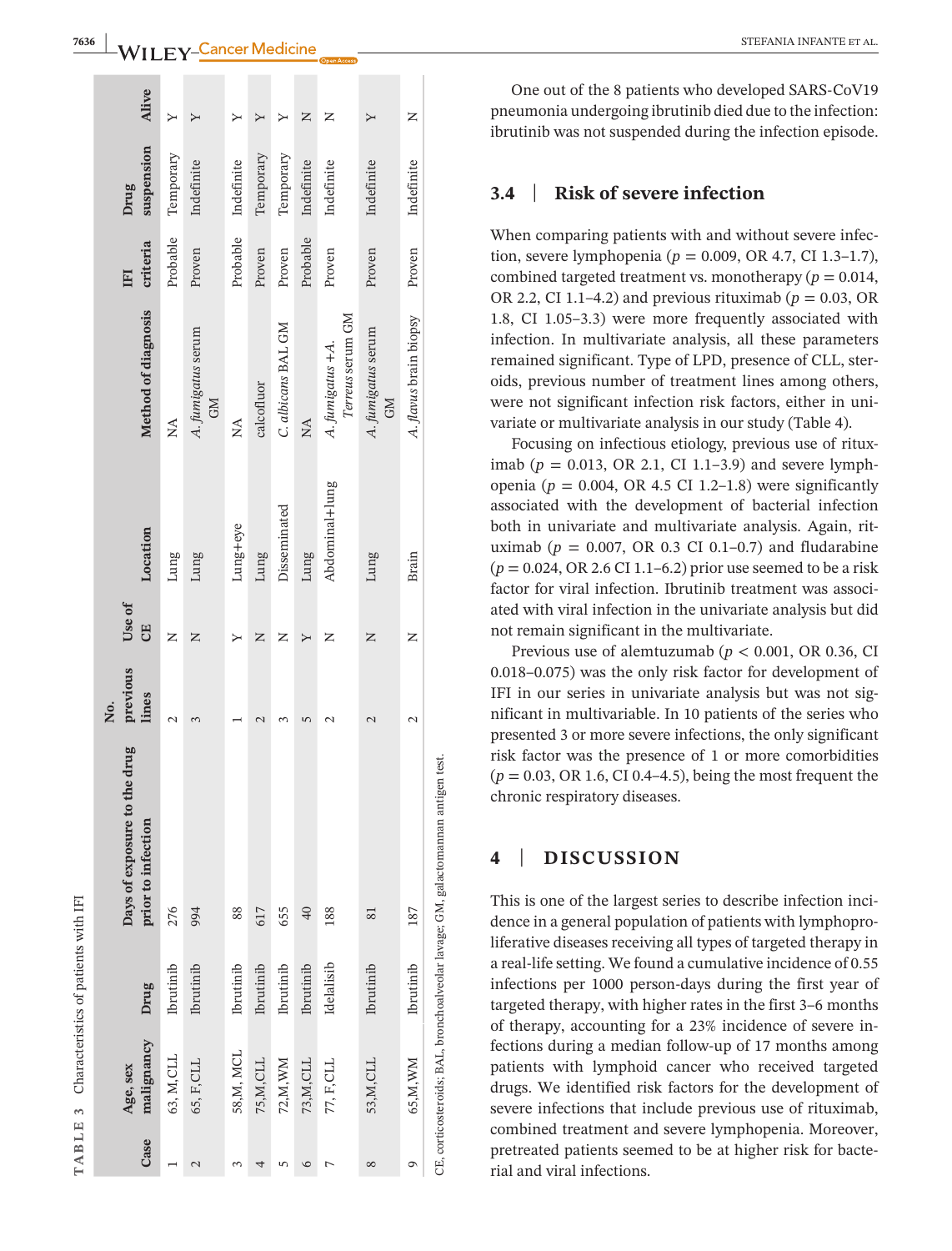**TABLE 4** Infection risk analysis: patients with severe infections versus those with no infection

| Parameter                      | Univariate<br>analysis | $p$ value OR (95% CI) | <b>Multivariate</b><br>analysis | <i>p</i> value OR (95%<br>CI) |
|--------------------------------|------------------------|-----------------------|---------------------------------|-------------------------------|
|                                |                        |                       |                                 |                               |
| Age                            | 0.4                    | $1.2(0.6-2.3)$        |                                 |                               |
| Female sex                     | 0.18                   | $1.6(0.8-2.6)$        |                                 |                               |
| CLL as underlying cancer       | 0.7                    | $0.9(0.5-1.6)$        |                                 |                               |
| Ibrutinib as target treatment  | 0.39                   | $1.2(0.7-2.3)$        |                                 |                               |
| 3 or > prior treatment regimen | 0.71                   | $0.9(0.5-1.5)$        |                                 |                               |
| Prior fludarabine              | 0.44                   | $1.3(0.6-2.8)$        |                                 |                               |
| Prior bendamustine             | 0.97                   | $0.9(0.5-1.8)$        |                                 |                               |
| Prior rituximab                | 0.03                   | $1.8(1.05-3.3)$       | 0.036                           | $2.3(1.05-5.1)$               |
| Prior alemtuzumab              | 0.35                   | $0.5(0.4-0.6)$        |                                 |                               |
| Neutropenia <1500              | 0.7                    | $1.1(0.5-2.3)$        |                                 |                               |
| Neutropenia <500               | 0.3                    | $1.7(0.5-6.0)$        |                                 |                               |
| Lymphopenia <800               | 0.009                  | $4.7(1.3-17)$         | 0.016                           | $4.7(1.3-17)$                 |
| Corticosteroids use            | 0.5                    | $1.19(0.6-2.3)$       |                                 |                               |
| PJP prophylaxis                | 0.5                    | $1.2(0.6-2.2)$        |                                 |                               |
| Hepatis disease                | 0.2                    | $1.2(0.5-3.0)$        |                                 |                               |
| <b>Diabetes</b>                | 0.28                   | $1.5(0.6-3.8)$        |                                 |                               |
| Previous cancer                | 0.61                   | $1.2(0.5-3.0)$        |                                 |                               |
| Aggressive vs indolent LPD     | 0.68                   | $0.8(0.4-1.5)$        |                                 |                               |
| Previous SCT                   | 0.64                   | $0.4(0.2 - 1.05)$     |                                 |                               |
| Combined vs single treatment   | 0.014                  | $2.2(1.1-4.2)$        | 0.006                           | $3.1(1.3-7.1)$                |

CLL, chronic lymphocytic leukemia; PJP, Pneumocystis jirovecii pneumonia; LPD, lymphoproliferative diseases; SCT, stem-cell transplantation.

During the chemotherapy era, an incidence of bacterial infections ranging from 18% to 36% was described with fludarabine or bendamustine combination.<sup>31-34</sup> Our findings confirm that the incidence of severe infections with the new targeted therapies is not superior to that of prior chemotherapeutic regimens. Interestingly, severe infections were more common during the first six months of treatment, but then decreased progressively. We consider this to reflect the strong influence in the incidence of infection of previous treatments and uncontrolled hematological malignancy status at the beginning of the targeted drug treatment. As the underlying disease becomes controlled under the new treatment, infection progressively subsides. The majority of infections were seen in ibrutinib patients, therefore the contribution of the ITK in promoting immune reconstitution after the first 6 months of therapy must be taken into consideration: increasing levels of IgA have been described after the first year of ibrutinib treatment, $35$  as well as ITK inhibition $36$  that leads to recovery of TCR repertoire diversity<sup>37</sup> by T-cell reset with improvement of immunologic synapsis, reduction of Th2 and PD1 expression and conversely, Th1 increase.

Our results support those reported by Varughese<sup>7</sup> who describes 11.4% of infections occurring during the first year of ibrutinib treatment in lymphoid cancer patients,

with a predominance of bacterial infections, *S*. *aureus* being the most frequent pathogen, respiratory tract infection the most frequent clinical presentation and presenting a similar incidence of IFI as our series. The majority of patients in our series received ibrutinib and our findings coincide with those of Varughese.<sup>7</sup> In contrast, we showed a higher incidence of severe infections (26% vs. 11.4%).

In patients treated with idelalisib, clinical trials28,38 show a 5-fold increase in PJP infection risk. All patients under idelalisib in our series received PJP prophylaxis and no PJP pneumonia was reported. CMV reactivation was observed in 3.8% of these patients, similar to that described in clinical trials.

According to clinical trials, brentuximab vedotin does not seem to increase infectious risk, $39,40$  even though neutropenia is a common adverse effect; in contrast, in our series, we found a non-negligible cumulative incidence of infection, with severe bacterial infections under brentuximab. This could be due to a heavily pretreated population and uncontrolled hemopathy, as 76% of infections happened in the first 2 months of treatment.

No severe infections developed in patients under immune checkpoint inhibitors, suggesting that those targeted drugs are not directly related to higher risk of infection. Patients under treatment with acalabrutinib,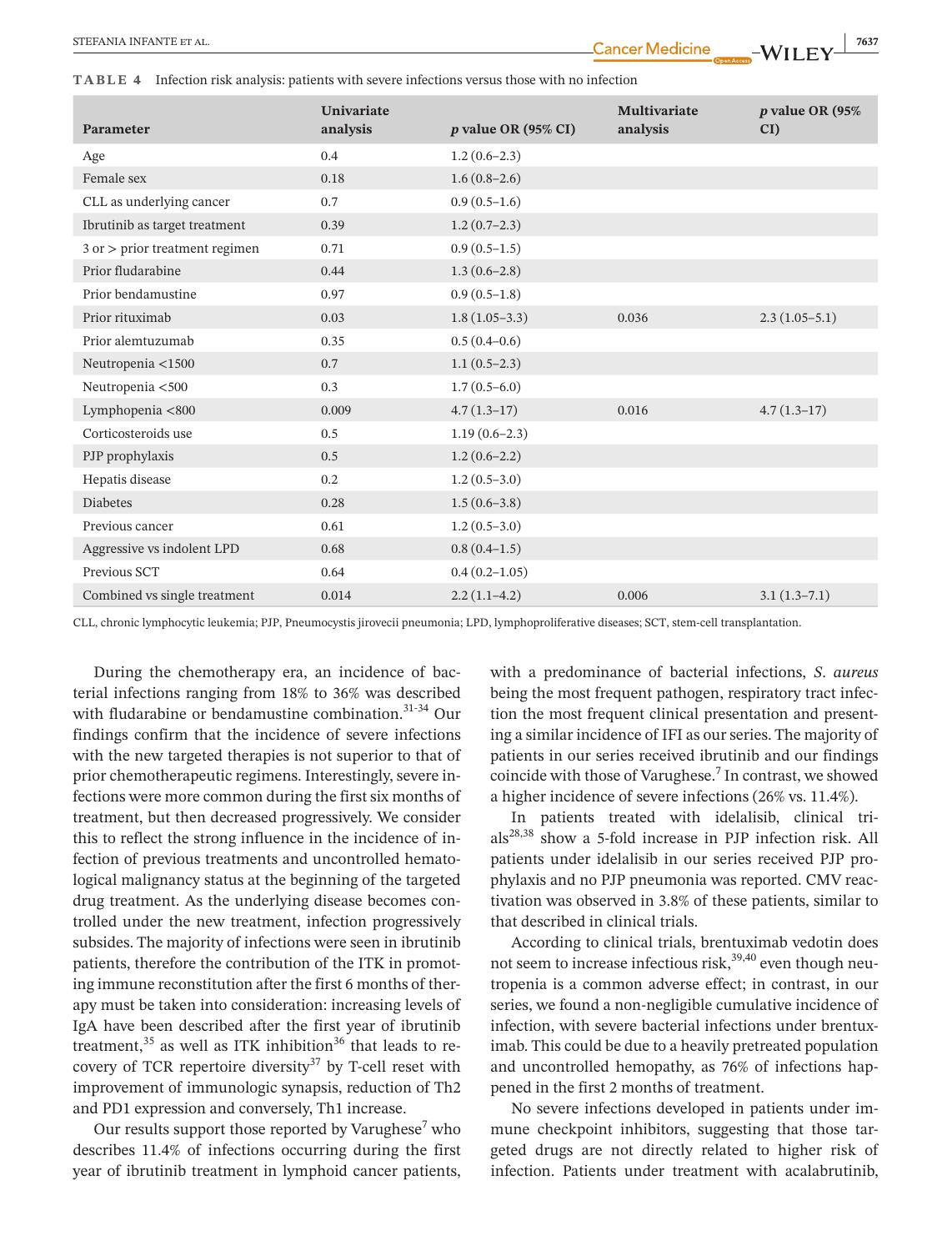**7638 WII FY-Cancer Medicine Community of the Cancer Medicine** STEFANIA INFANTE ET AL.

ofatumumab, venetoclax, pembrolizumab, or nivolumab are scarce in our series, therefore more data are needed to draw a conclusion about infection risk of those drugs.

There is a concern specifically regarding increased incidence of IFI in patients treated with targeted therapies. In the present series, incidence of IFI was lower than described in the literature  $(0.5\% - 18\%)$ <sup>3,7,41-44</sup> In particular, we did not record any case of PJP pneumonia in contrast with other reports. $9,11,12$  Of note, almost all IFI cases in our series were diagnosed in CLL patients under ibrutinib with similar incidence to what has been reported before  $(2.5\% - 4\%)$ ,<sup>44,45</sup> and presence of other known risk factors such as receipt of >3 prior treatment regimens and/or corticosteroids (Table 3). However, no specific independent risk factors for IFI were found in the statistical analysis.

Infection conveyed the need for discontinuation of the novel drug in a high proportion of cases, which can impact outcome in the long term. Only 22% of cases required a definitive discontinuation, however in most of the cases  $(69%)$ discontinuation was temporary. The mortality rate among patients with severe infection was 6%. The role of infection in mortality is difficult to ascertain. Most of the deaths occurred soon after the introduction of the targeted therapy (median of 7 months), which points to the role of uncontrolled hematological disease as a co-trigger of mortality.

There is a need for prevention of infection to mitigate the consequences of infection, yet there remains a lack of information regarding specific risk factors for infection in LPD patients treated with targeted therapy. The study by Varughese<sup>7</sup> described the association of neutropenia and 3 or more previous treatment lines as significant risk factors for severe infection in patients treated with ibrutinib, and use of corticoids and >3 lines of previous treatment were related specifically to IFI infections; moreover, comorbidities as diabetes or liver disease have been described as risk factors for opportunistic infections (OI) in ibrutinib patients.<sup>29</sup> In view of this lack of information, there are few definite recommendations for antimicrobial prophylaxis in patients with LPD treated with targeted therapies.<sup>46</sup> Besides hepatitis B prophylaxis during treatment with anti-CD20, a recent position paper $47$  proposes PJP prophylaxis during BTK or PI3K inhibitors and immune checkpoints inhibitors when glucocorticoids medications exceeds 3–4 weeks. CMV monitoring is suggested with anti-CD30 antibodies and idelalisib. No specific prophylaxis is recommended with ibrutinib treatment, in spite of a trend to an increased incidence of fungal infections in these patients.

Our opinion is that heavily pretreated patients, and/or those with severe lymphopenia and/or targeted drug used in combination, should be closely monitored and considered for viral prophylaxis with acyclovir, at least during the first 6 months of treatment with idelalisib or ibrutinib. Antibacterial prophylaxis is controversial, considering

the concern for development of antibiotic resistance, and should be evaluated on a case-by-case basis in high-risk patients, where benefits outweigh the risks. Regarding IFI, as incidence in the present series is below the 10% threshold, and furthermore, the current drugs used as prophylaxis interact with ibrutinib through inhibition of CYP3A4, we consider that antifungal prophylaxis is not indicated. In CLL patients treated with ibrutinib, with >2 prior lines, or idelalisib, we suggest careful monitoring and considering periodical screening (GM, PCR etc.) during the first 6 months of treatment. For PJP, an important proportion of cases received prophylaxis according to the protocol of each hospital and no PJP was reported in our series, confirming the effectiveness of prophylaxis. Accordingly, we agree on PJP prophylaxis indication as per the international peer-reviewed guidelines.<sup>26,47</sup>

Limitations of this study include retrospective design, dependence on the accuracy of electronic medical records and possible selection bias. Moreover, heterogeneity of underlying disease and drug exposure could be another limitation, as a confounding factor for infection risk in the series. On the other hand, our contribution is the first multicentric and cooperative series of LPD treated with different target drugs in real life, giving a real-world point of view of current clinical practice, with a follow-up of 17 months. We consider the results generalizable because they come from different clinical scenarios.

In conclusion, a high proportion of patients in our series presented severe infections during follow-up, with nonnegligible attributable mortality, but infection incidence is not superior to that observed during the chemotherapy era. In selected cases with specific risk factors for infection, close monitoring and antimicrobial prophylaxis should be considered.

#### **CONFLICT OF INTEREST**

The authors have no conflicts of interest to disclose.

#### **ORCID**

*Maria Stefania Infante* D[https://orcid.](https://orcid.org/0000-0003-0096-9359) [org/0000-0003-0096-9359](https://orcid.org/0000-0003-0096-9359) *Samuel Romero* <https://orcid.org/0000-0002-1060-2158> *Mariana Bastos-Oreiro* [https://orcid.](https://orcid.org/0000-0002-9431-4646) [org/0000-0002-9431-4646](https://orcid.org/0000-0002-9431-4646)

#### **REFERENCES**

- 1. Hilal T, Gea-Banacloche JC, Leis JF. Chronic lymphocytic leukemia and infection risk in the era of targeted therapies: linking mechanisms with infections. *Blood Rev*. 2018;32:387-399.
- 2. Molica S. Infections in chronic lymphocytic leukemia: risk factors, and impact on survival, and treatment. *Leuk Lymphoma*. 1994;13:203-214.
- 3. Williams AM, Baran AM, Meacham PJ, et al. Analysis of the risk of infection in patients with chronic lymphocytic leukemia in the era of novel therapies. *Leuk Lymphoma*. 2018;59:625-632.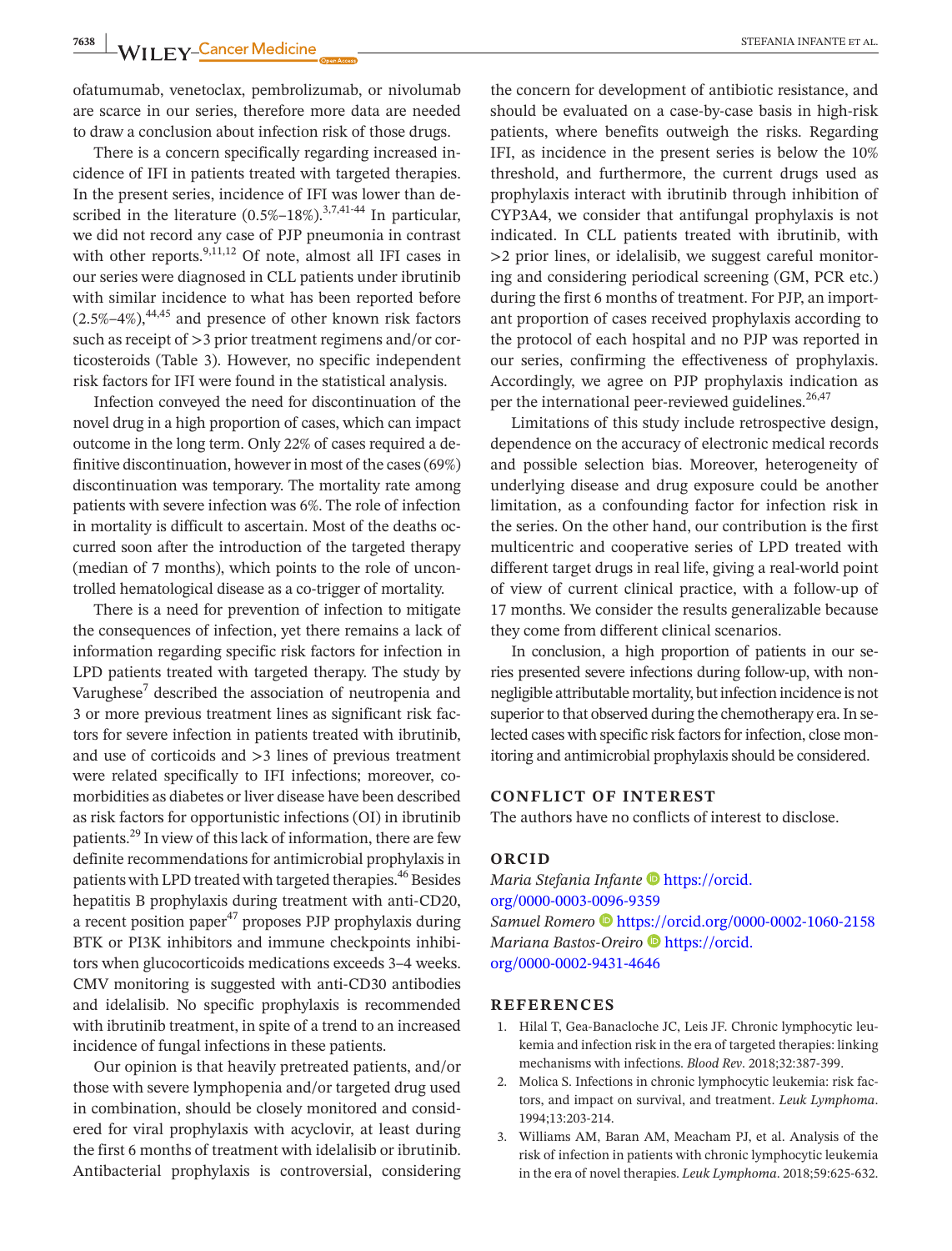- 4. Allouchery M, Tomowiak C, Guidez S, et al. Patterns of use and safety of ibrutinib in real-life practice. *Br J Clin Pharmacol*. 2021;87:895-904.
- 5. Bond DA, Woyach JA. Targeting BTK in CLL: beyond ibrutinib. *Curr Hematol Malig Rep*. 2019;14:197-205.
- 6. Pleyer C, Wiestner A, Sun C. Immunological changes with kinase inhibitor therapy for chronic lymphocytic leukemia. *Leuk Lymphoma*. 2018;59:2792-2800.
- 7. Varughese T, Taur Y, Cohen N, et al. Serious infections in patients receiving ibrutinib for treatment of lymphoid cancer. *Clin Infect Dis*. 2018;67:687-692.
- 8. Chamilos G, Lionakis MS, Kontoyiannis DP. Call for action: invasive fungal infections associated with ibrutinib and other small molecule kinase inhibitors targeting immune signaling pathways. *Clin Infect Dis*. 2018;66:140-148.
- 9. Grommes C, Younes A. Ibrutinib in PCNSL: the curious cases of clinical responses and aspergillosis. *Cancer Cell*. 2017;31:731-733.
- 10. Arthurs B, Wunderle K, Hsu M, Kim S. Invasive aspergillosis related to ibrutinib therapy for chronic lymphocytic leukemia. *Respir Med Case Rep*. 2017;21:27-29.
- 11. Gaye E, Le Bot A, Talarmin JP, et al. Cerebral aspergillosis: an emerging opportunistic infection in patients receiving ibrutinib for chronic lymphocytic leukemia? *Med Mal Infect*. 2018;48:294-297.
- 12. Baron M, Zini JM, Challan Belval T, et al. Fungal infections in patients treated with ibrutinib: two unusual cases of invasive aspergillosis and cryptococcal meningoencephalitis. *Leuk Lymphoma*. 2017;58:2981-2982.
- 13. Maffei R, Maccaferri M, Arletti L, et al. Immunomodulatory effect of ibrutinib: reducing the barrier against fungal infections. *Blood Rev*. 2020;40:100635.
- 14. Giridhar KV, Shanafelt T, Tosh PK, Parikh SA, Call TG. Disseminated herpes zoster in chronic lymphocytic leukemia (CLL) patients treated with B-cell receptor pathway inhibitors. *Leuk Lymphoma*. 2017;58:1973-1976.
- 15. Wang S-Y, Ebert T, Jaekel N, Schubert S, Niederwieser D, Al-Ali HK. Miliary tuberculosis after initiation of ibrutinib in chronic lymphocytic leukemia. *Ann Hematol*. 2015;94:1419-1420.
- 16. Hammond SP, Chen K, Pandit A, Davids MS, Issa NC, Marty FM. Risk of hepatitis B virus reactivation in patients treated with ibrutinib. *Blood*. 2018;131:1987-1989.
- 17. Wu J, Zhang M, Liu D. Acalabrutinib (ACP-196): a selective second-generation BTK inhibitor. *J Hematol Oncol*. 2016;9:21.
- 18. Wang M, Rule S, Zinzani PL, et al. Acalabrutinib in relapsed or refractory mantle cell lymphoma (ACE-LY-004): a single-arm, multicentre, phase 2 trial. *Lancet Lond Engl*. 2018;391:659-667.
- 19. Brown JR, Byrd JC, Coutre SE, et al. Idelalisib, an inhibitor of phosphatidylinositol 3-kinase p110δ, for relapsed/refractory chronic lymphocytic leukemia. *Blood*. 2014;123:3390-3397.
- 20. HermanSEM,GordonAL,WagnerAJ,etal.Phosphatidylinositol 3-kinase-δ inhibitor CAL-101 shows promising preclinical activity in chronic lymphocytic leukemia by antagonizing intrinsic and extrinsic cellular survival signals. *Blood*. 2010;116:2078-2088.
- 21. Seymour JF, Ma S, Brander DM, et al. Venetoclax plus rituximab in relapsed or refractory chronic lymphocytic leukaemia: a phase 1b study. *Lancet Oncol*. 2017;18:230-240.
- 22. Stilgenbauer S, Eichhorst B, Schetelig J, et al. Venetoclax in relapsed or refractory chronic lymphocytic leukaemia with 17p

deletion: a multicentre, open-label, phase 2 study. *Lancet Oncol*. 2016;17:768-778.

- 23. Ansell SM, Lesokhin AM, Borrello I, et al. PD-1 blockade with nivolumab in relapsed or refractory Hodgkin's lymphoma. *N Engl J Med*. 2015;372:311-319.
- 24. Younes A, Santoro A, Shipp M, et al. Nivolumab for classical Hodgkin lymphoma after autologous stem-cell transplantation and brentuximab vedotin failure: a prospective phase 2 multicohort study. *Lancet Oncol*. 2016;17:1283-1294.
- 25. Marchesini G, Nadali G, Facchinelli D, et al. Infections in patients with lymphoproliferative diseases treated with brentuximab vedotin: SEIFEM multicentric retrospective study. *Leuk Lymphoma*. 2020;61:3002-3005.
- 26. Drgona L, Gudiol C, Lanini S, Salzberger B, Ippolito G, Mikulska M. ESCMID Study Group for Infections in Compromised Hosts (ESGICH) Consensus Document on the safety of targeted and biological therapies: an infectious diseases perspective (Agents targeting lymphoid or myeloid cells surface antigens [II]: CD22, CD30, CD33, CD38, CD40, SLAMF-7 and CCR4). *Clin Microbiol Infect*. 2018;24(Suppl 2):S83-S94.
- 27. Marcus R, Davies A, Ando K, et al. Obinutuzumab for the first-line treatment of follicular lymphoma. *N Engl J Med*. 2017;377:1331-1344.
- 28. Salles G, Schuster SJ, de Vos S, et al. Efficacy and safety of idelalisib in patients with relapsed, rituximab- and alkylating agent-refractory follicular lymphoma: a subgroup analysis of a phase 2 study. *Haematologica*. 2017;102:e156-e159.
- 29. Rogers KA, Mousa L, Zhao Q, et al. Incidence of opportunistic infections during ibrutinib treatment for B-cell malignancies. *Leukemia*. 2019;33:2527-2530.
- 30. Garner JS, Jarvis WR, Emori TG, Horan TC, Hughes JM. CDC definitions for nosocomial infections, 1988. *Am J Infect Control*. 1988;16:128-140.
- 31. Guillermin Y, Herbaux C, Subtil F, et al. Characteristics of chronic lymphocytic leukemia patients achieving 5+ years of remission after FC-based first-line treatment: retrospective observations from the FILO group. *Am J Hematol*. 2018;93:E24-E27.
- 32. Eichhorst B, Fink A-M, Bahlo J, et al. First-line chemoimmunotherapy with bendamustine and rituximab versus fludarabine, cyclophosphamide, and rituximab in patients with advanced chronic lymphocytic leukaemia (CLL10): an international, open-label, randomised, phase 3, non-inferiority trial. *Lancet Oncol*. 2016;17:928-942.
- 33. Joffe E, Ariela Arad N, Bairey O, et al. Persistently low lymphocyte counts after FCR therapy for chronic lymphocytic leukemia are associated with longer overall survival. *Hematol Oncol*. 2018;36:128-135.
- 34. Strati P, Wierda W, Burger J, et al. Myelosuppression after frontline fludarabine, cyclophosphamide, and rituximab in patients with chronic lymphocytic leukemia: analysis of persistent and new-onset cytopenia. *Cancer*. 2013;119:3805-3811.
- 35. Sun C, Tian X, Lee YS, et al. Partial reconstitution of humoral immunity and fewer infections in patients with chronic lymphocytic leukemia treated with ibrutinib. *Blood*. 2015;126:2213-2219.
- 36. Dubovsky JA, Beckwith KA, Natarajan G, et al. Ibrutinib is an irreversible molecular inhibitor of ITK driving a Th1-selective pressure in T lymphocytes. *Blood*. 2013;122:2539-2549.
- 37. Pleyer C, Sun C, Desai S, et al. Reconstitution of humoral immunity and decreased risk of infectionsin patients with chronic